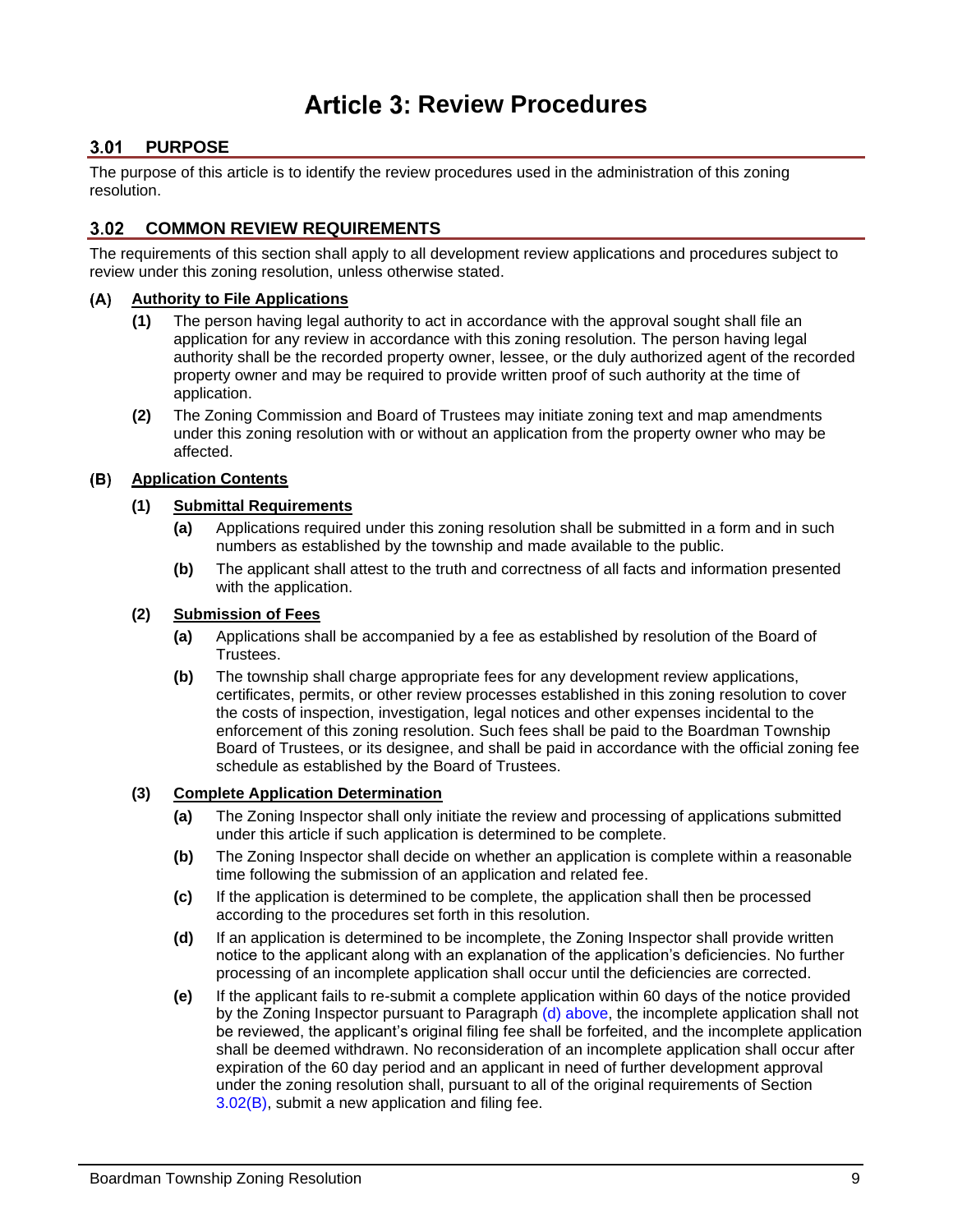**(f)** If any substantive false or misleading information is submitted or supplied by an applicant on an application, that application shall be rejected.

### **(4) Refund of Fees**

Application or review fees are not refundable except where the Zoning Inspector determines that an application was accepted in error, or the fee paid exceeds the amount due, in which case the amount of the overpayment will be refunded to the applicant within 60 days.

#### **Submission Schedule**

The Zoning Inspector shall establish the submission and review schedule (including time frames for review where not established within the ORC) for applications. The Zoning Inspector may amend and update these requirements as determined to be necessary.

### **Simultaneous Processing of Applications**

- **(1)** Whenever two or more forms of review and approval are required under this code, the Zoning Inspector shall determine the order and timing of review.
- **(2)** The Zoning Inspector may authorize a simultaneous review of applications, so long as all applicable requirements are satisfied for all applications.

#### $(E)$ **Examination and Copying of Application and Other Documents**

Documents and/or records may be inspected and/or copied as provided for by state law.

### **Constructive Notice for All Proceedings**

The following shall apply to all public notice requirements, regardless of decision-making body.

- **(1)** Minor defects in any notice shall not impair the notice or invalidate proceedings pursuant to the notice if a bona fide attempt has been made to comply with applicable notice requirements. Minor defects in notice shall be limited to errors in a legal description, typographical or grammatical errors, or errors of actual acreage that do not impede communication of the notice to affected parties. Failure of a party to receive written notice shall not invalidate subsequent action. In all cases, however, the requirements for the timing of the notice and for specifying the time, date, and place of a hearing shall be strictly construed. If questions arise at the hearing regarding the adequacy of notice, the decision-making body shall direct the agency having responsibility for notification to make a formal finding as to whether there was substantial compliance with the notice requirements of this zoning resolution, and such finding shall be made available to the decision-making body prior to final action on the request.
- **(2)** When the records of the township document the publication, mailing, and/or posting of notices as required by this article, it shall be presumed that notice of a public hearing was given as required by this section.

# **Computation of Time**

- **(1)** In computing any period of time prescribed or allowed by this zoning resolution, the date of the application, act, decision, or event, from which the designated period of time begins shall not be included. The last date of the period of time to be computed shall be included, unless it is a Saturday, a Sunday, or a legal holiday, in which case the period runs until the end of the next day which is not a Saturday, a Sunday, or a legal holiday as observed by Boardman Township where the township offices are closed for the entire day.
- **(2)** When the township offices are closed to the public for the entire day which constitutes the last day of the period of time, then such application, act, decision, or event may be performed on the next day which is not a Saturday, a Sunday, or a legal holiday observed by Boardman Township in which the township administrative offices are closed for the entire day.

# **Conduct of Public Hearing**

### **(1) Rights of All Persons**

Any person may appear at a public hearing and submit information or evidence, either individually or as a representative of a person or an organization. Each person who appears at a public hearing shall be identified, state his or her address, and if appearing on behalf of a person or organization, state the name and mailing address of the person or organization being represented.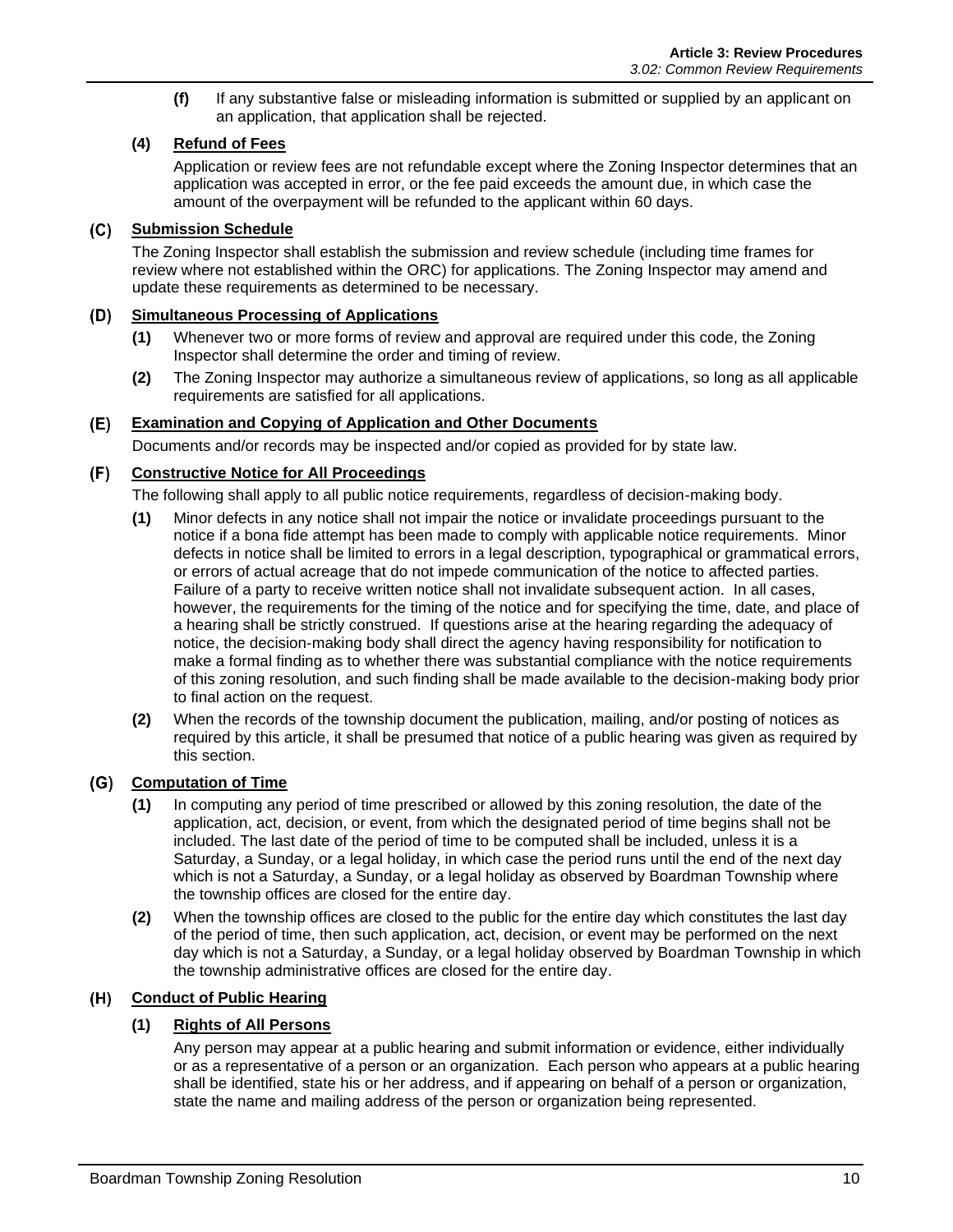#### **(2) Continuance of a Public Hearing or Deferral of Application Review**

- **(a)** An applicant may request that a review or decision-making body's consideration of an application at a public hearing be deferred by submitting a written request for deferral to the Zoning Inspector prior to the publication of notice as may be required by this resolution. The Zoning Inspector may grant such requests, in which case the application will be considered at the next regularly scheduled meeting.
- **(b)** A request for deferral of consideration of an application received by the Boardman Township Zoning Inspector after publication of notice of the public hearing as required by this resolution shall be considered as a request for a continuance of the public hearing, and may only be granted by the review or decision-making body.
- **(c)** The review or decision-making body conducting the public hearing may, on its own motion or at the request of the applicant, continue the public hearing to a fixed date, time, and place.

#### **(3) Withdrawal of Application**

Any request for withdrawal of an application shall be either submitted in writing to the Zoning Inspector or made through a verbal request by the applicant prior to action by the review or decision-making body.

- **(a)** The Zoning Inspector shall approve a request for withdrawal of an application if it has been submitted prior to publication of notice for the public hearing on the application in accordance with this resolution.
- **(b)** If the request for withdrawal of an application is submitted after publication of notice for the public hearing in accordance with this resolution, the request for withdrawal shall be placed on the public hearing agenda and acted upon by the review or decision-making body.
- **(c)** In all cases where the applicant has requested the withdrawal of an application, the application fee paid shall not be refunded.

#### $(1)$ **Reapplication after Denial of an Application**

If an application is denied, the applicant may:

- **(1)** Appeal the decision in accordance with the applicable appeals procedure established in this resolution or allowed by the ORC;
- **(2)** Make changes to the application that will fully address all issues and findings identified for the denial and resubmit a new application, including any required fees. In such cases, any such resubmission must contain evidence that shows how the new application has substantially changed to address each of the findings of the original decision. The Zoning Inspector shall have the authority to determine if the evidence submitted substantially changes the application to address all issues as part of the complete application determination in Section [3.02\(B\)\(3\).](#page-0-2) If it does not, the Zoning Inspector shall return the application, with reasons for their determination in writing, along with any paid fees; or
- **(3)** Submit a new application if the proposed use and design of the site will be entirely different than the originally denied application.

# **2.03 ZONING TEXT OR MAP AMENDMENT**

### **Purpose**

The purpose of the zoning text and zoning map amendment procedure is to provide a process for amending the zoning map and text of this resolution.

#### **Amendment Initiation**

- **(1)** Amendments or supplements to the zoning resolution or zoning map may be initiated by:
	- **(a)** A motion of the Zoning Commission;
	- **(b)** Passage of a resolution by the Board of Trustees; or
	- **(c)** By the filing of an application by the owners, lessees, or their agents, of property within the area proposed to be changed or affected by the proposed amendment.
- **(2)** If the Board of Trustees initiates the amendment, the board shall, upon the passage of such resolution, certify such resolution to the Zoning Commission.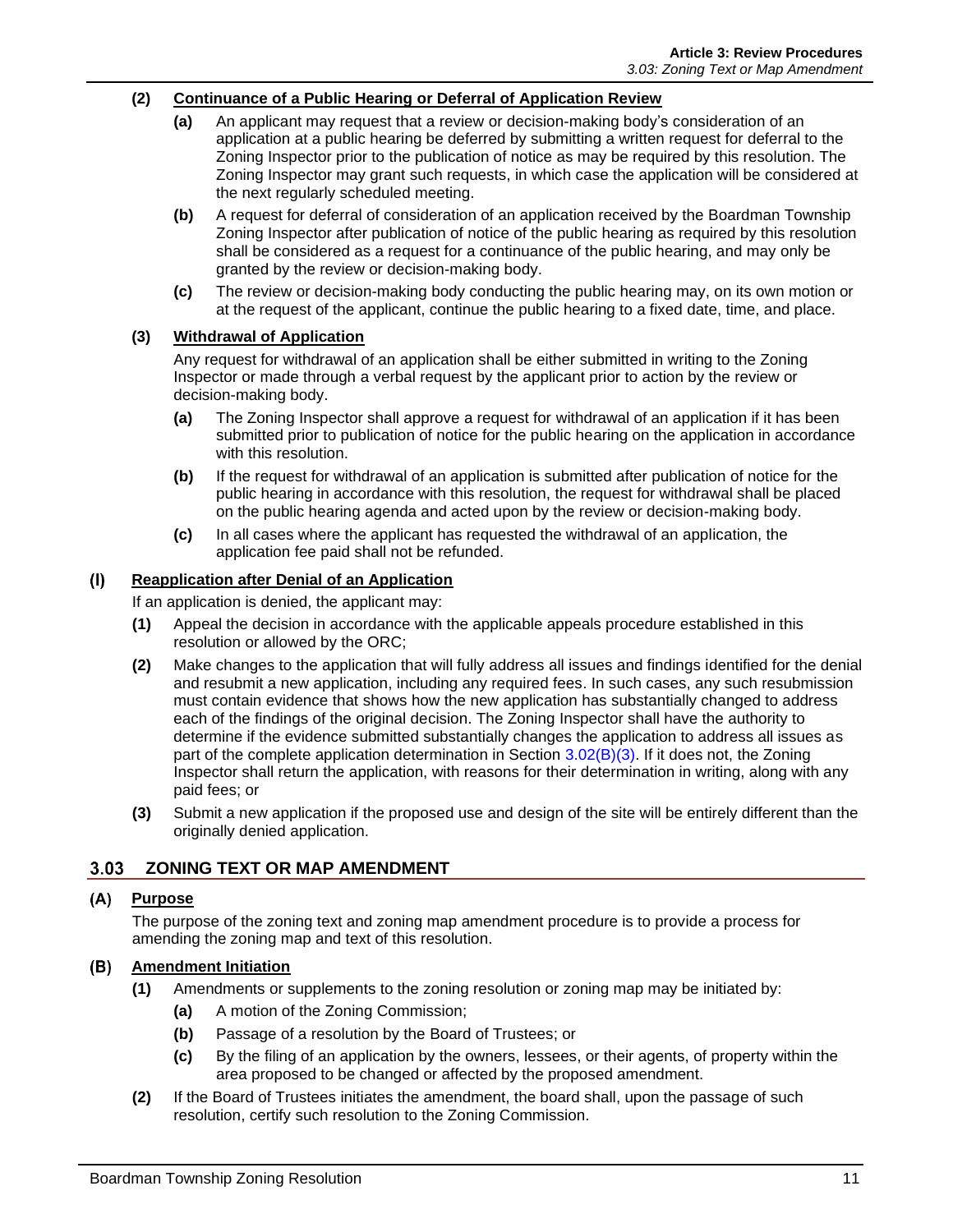#### **Review Procedure**

#### **(1) Step 1 – Pre-application Conference (Optional)**

- **(a)** If initiated by the property owners, the applicant may request to meet with the Zoning Inspector and/or Zoning Commission to discuss the initial concepts of the proposed amendment and general compliance with applicable provisions of this zoning resolution prior to the submission of the application.
- **(b)** Discussions that occur during a pre-application conference or any preliminary meeting with the Zoning Inspector and/or Zoning Commission, or any representative of the township, are not binding on the township and do not constitute official assurances or representations by Boardman Township or its officials regarding any aspects of the plan or application discussed.

#### **(2) Step 2 – Application**

- **(a)** Applications for any change of district boundaries, classifications of property as shown on the zoning map, or changes to the zoning resolution text shall be submitted to the Zoning Commission at the township offices.
- **(b)** The application shall include all such forms, maps, and information, as may be prescribed by the Zoning Inspector to assure the fullest practicable presentation of the facts for the permanent record.
- **(c)** Each application initiated by property owners shall be signed by the owners, or the owners' authorized agent, of each property within the area proposed to be reclassified, attesting to the truth and correctness of all facts and information presented with the applications.
- **(d)** Applications for amendments initiated by the Zoning Commission or the Board of Trustees shall be accompanied by the initiating board's motion or resolution pertaining to such proposed amendment.
- **(e)** All applications shall be submitted with the required fees as established in the Boardman Township fee schedule.

#### **(3) Step 3 – Public Hearing and Recommendation by the Zoning Commission**

- **(a)** Upon adoption of a motion, certification of a resolution, or the filing of an application (certified as complete by the Zoning Inspector) for an amendment (Step 2), the Zoning Commission shall set a date for a public hearing regarding the proposed amendment.
- **(b)** The public hearing shall not be less than 20 or more than 40 days after the date the application (Step 2) was certified as complete by the Zoning Inspector.
- **(c)** Notification shall be given in accordance with the ORC.
- **(d)** Within 30 days after the completion of the Zoning Commission's public hearing, the Zoning Commission shall recommend the approval, denial, or modification of the proposed amendment and submit such recommendation together with the subject application or resolution and the text and map pertaining thereto, to the Board of Trustees.

#### **(4) Step 4 – Public Hearing and Decision by the Board of Trustees**

- **(a)** Upon receipt of the recommendation from the Zoning Commission (Step 4), the Board of Trustees shall set a time for a public hearing on such proposed amendment.
- **(b)** The date of the public hearing shall not be more than 30 days after the date of the receipt of such recommendation from the Zoning Commission.
- **(c)** Notification shall be given in accordance with the ORC.
- **(d)** Within 20 days after its public hearing, the Board of Trustees shall either adopt or deny the recommendations of the Zoning Commission. If the Board of Trustees denies or modifies the Zoning Commission's recommendations, the majority vote of the Board of Trustees shall be required.
- **(e)** If approved, a record of the approved amendment shall be maintained by the Township. The master Zoning Map shall be maintained by the Zoning Inspector.

#### **Effective Date and Referendum**

**(1)** Any amendment adopted by the Board of Trustees shall become effective 30 days after the date of such adoption.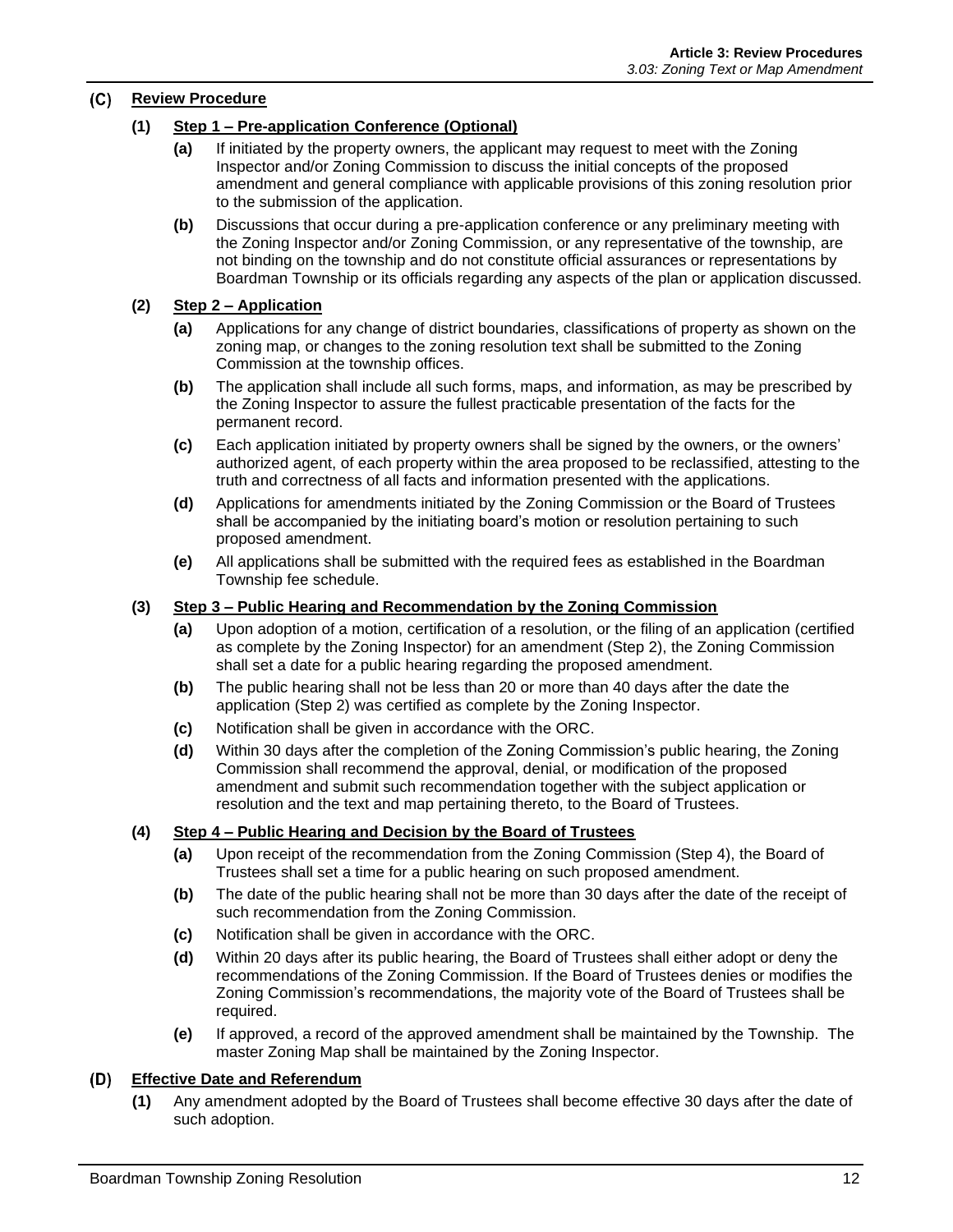**(2)** A referendum of any amendments may be undertaken within the 30 days after the date of the Board of Trustees decision in accordance with the ORC.

### **Review Criteria**

The Zoning Commission and the Board of Trustees shall consider the following in decisions regarding zoning amendments:

- **(1)** The amendment is in accordance with the basic purpose and spirit of this resolution;
- **(2)** The amendment has been reviewed to determine the consistency with the Boardman Township Comprehensive Plan, or with the Mahoning County Comprehensive Plan in absence of a township plan, and any other applicable adopted plans or policy documents;
- **(3)** Conditions have changed since the zoning resolution was initially adopted or there was a mistake with the original zoning resolution, or amendment thereto, that justifies the amendment;
- **(4)** The amendment will correct an inequitable situation created by the zoning resolution rather than merely granting special privileges;
- **(5)** The applicant must justify the particular zoning being sought and show that it is best suited for the specific site, based upon the policies of the township;
- **(6)** The amendment will not result in unlawful exclusionary zoning; and
- **(7)** Any other substantive factor deemed appropriate by the Zoning Commission or Board of Trustees.

### **VARIANCE OR CONDITIONAL USE**

#### **Purpose**

Pursuant to the ORC, the BZA is authorized to review and make decisions on applications for conditional uses and variances to consider special exceptions to this zoning resolution, as may be specifically allowed herein. The following are the specific purposes behind each of these review procedures:

#### **(1) Purpose for Conditional Use Review**

The purpose of a conditional use procedure is to allow consideration for certain uses that may be allowed in the applicable zoning district, as specified in Section 4.07: Permitted Uses, but due to the use's unique and special nature relative to location, design, size, operations, circulation, and general impact on the community, need to be evaluated on a case-by-case basis.

#### **(2) Purpose for Variance Review**

The purpose of a variance is to provide limited relief from the requirements of this resolution in those cases where strict application of a particular requirement will create a practical difficulty or unnecessary hardship prohibiting the use of land in a manner otherwise allowed under this resolution. It is not intended that a variance be granted merely to remove inconveniences or financial burdens that the requirements of this resolution may impose of property owners in general. Variances are intended to address extraordinary, exceptional, or unique situations that were not caused by the applicant's act or omission.

#### **(B)** Review Procedure

The review procedure for variances and conditional uses shall be as follows:

#### **(1) Step 1 – Application**

- **(a)** An application for a variance or conditional use over which the BZA has original jurisdiction under Section  $2.03(D)$ , may be made by any property owner or authorized agent.
- **(b)** The application shall include all such forms, maps, and information, as may be prescribed by the Zoning Inspector to assure the fullest practicable presentation of the facts for the permanent record.
- **(c)** The Zoning Inspector shall transmit a copy of the application to the BZA along with any reports from staff, township departments, or county agencies, as may be applicable or requested.
- **(d)** All applications shall be submitted with the required fees as established in the Boardman Township fee schedule.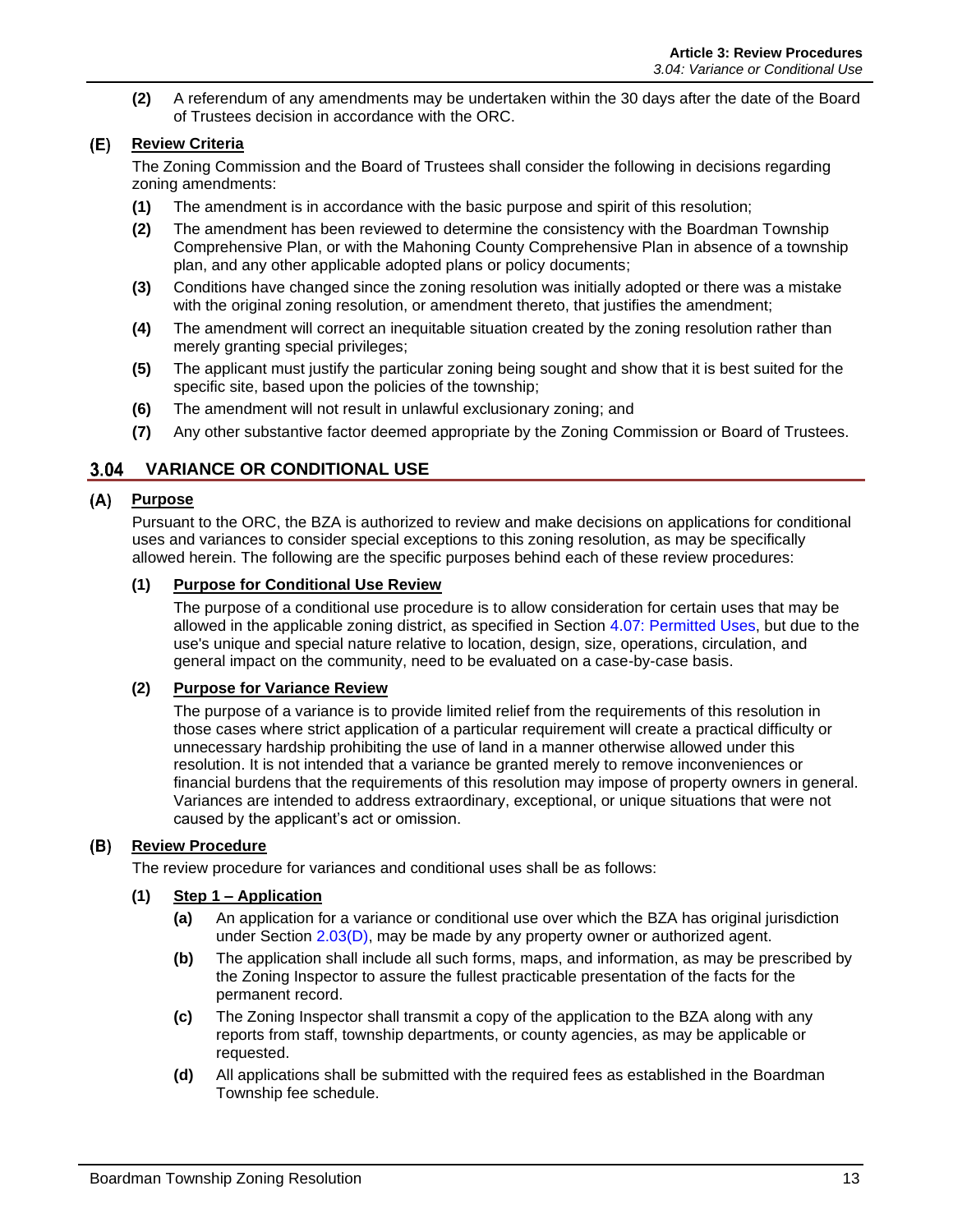#### **(2) Step 2 – Public Hearing with the Board of Zoning Appeals**

- **(a)** Upon application (Step 1), the BZA shall fix a reasonable time for the public hearing on any application.
- **(b)** Written notice of the public hearing shall be mailed to any party of interest including each owner of property, as shown on the county auditor's current tax list, whose land is contiguous to or directly across a street or roadway from the property that is the subject of the application. Such notice shall be given a minimum of 10 days prior to the date of the public hearing.
- **(c)** The township shall also give notice of such public hearing by publishing a legal notice in one or more newspapers of general circulation in the county at least 10 days before the date of such hearing.
- **(d)** Upon the day for hearing any application, the BZA may adjourn the hearing in order to obtain additional information or to cause further notice, as it deems proper, to facilitate the discussion and decision on said application. In the case of an adjourned hearing, persons previously notified and persons already heard need not be notified of the time of resumption of said hearing unless the BZA so decides.

#### **(3) Step 3 – Decision**

- **(a)** Within 30 days after the hearing concludes (Step 2), the BZA shall make a decision to approve, approve with conditions, or deny the application.
- **(b)** A copy of the BZA's decision shall be transmitted to the applicant or appellant at the applicant's address as shown on the records of the BZA. A copy shall be maintained by the Zoning Inspector.
- **(c)** In authorizing a variance or conditional use, the BZA may attach such conditions regarding the location, character and other features of the proposed structure or use as the BZA may deem necessary in the interest of the furtherance of the purposes of this resolution. In authorizing a variance or conditional use with conditions, the BZA may require such other evidence, guarantee, or bond as it may deem necessary. The applicant shall be required to comply with the conditions.
- **(d)** Failure to comply with the conditions of a decision shall be deemed a violation of this zoning resolution.
- **(e)** Any party adversely affected by a decision of the BZA may appeal the decision to the Mahoning County Court of Common Pleas.
- **(f)** If the subject development requires a site plan review in addition to a conditional use or variance approval, a zoning certificate shall not be issued until such site plan review is also approved.
- **(g)** The BZA's decision on a variance or conditional use shall be duly recorded in the minutes of the BZA. The minutes shall record the findings of fact relative to each application, the grounds for the action taken, and any conditions imposed in conjunction with approval.

#### **Variance Review Criteria**

**(1)** The BZA shall have the power to authorize upon appeal in specific cases, filed as hereinbefore provided, such variances from the provisions or requirements of this resolution as will not be contrary to the public interest. Where an applicant seeks a variance, said applicant shall be required to supply evidence that demonstrates that the literal enforcement of this resolution will result in practical difficulty for an area/dimensional variance or unnecessary hardship for a use variance. The factors for an area/dimensional variance and use variance, as individually specified in this section, shall be considered and weighed by the BZA.

#### **(2) Area/Dimensional Variance**

**(a)** The following factors shall be considered and weighed by the BZA to determine practical difficulty: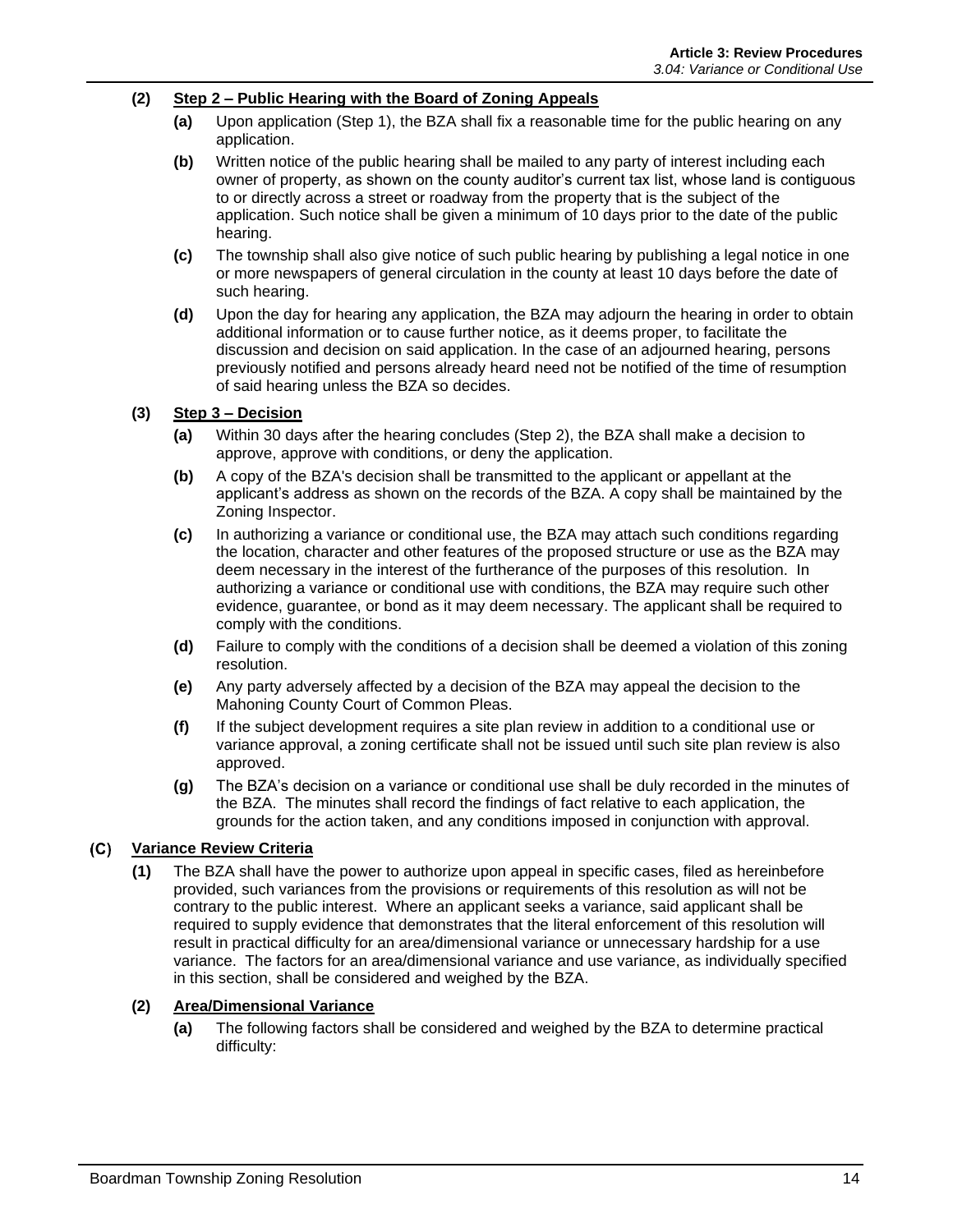- **(i)** Whether special conditions and circumstances exist which are peculiar to the land or structure involved and which are not applicable generally to other lands or structures in the same zoning district; examples of such special conditions or circumstances are: exceptional irregularity, narrowness, shallowness or steepness of the lot, or adjacency to nonconforming and inharmonious uses, structures or conditions;
- **(ii)** Whether the property in question will yield a reasonable return or whether there can be any beneficial use of the property without the variance;
- **(iii)** Whether the variance is the minimum necessary to make possible the reasonable use of the land or structures;
- **(iv)** Whether the essential character of the neighborhood would be substantially altered or whether adjoining properties would suffer substantial detriment as a result of the variance;
- **(v)** Whether the variance would adversely affect the delivery of governmental services such as water, sewer, trash pickup;
- **(vi)** Whether special conditions or circumstances exist as a result of actions of the owner;
- **(vii)** Whether the property owner's predicament can feasibly be obviated through some method other than a variance;
- **(viii)** Whether the spirit and intent behind the zoning requirement would be observed and substantial justice done by granting a variance; and/or
- **(ix)** Whether the granting of the variance requested will confer on the applicant any special privilege that is denied by this regulation to other lands, structures, or buildings in the same district.
- **(b)** No single factor listed above may control, and not all factors may be applicable in each case. Each case shall be determined on its own facts.

#### **(3) Use Variance**

In order to grant a use variance, the BZA shall determine that strict compliance with the terms of this resolution will result in unnecessary hardship to the applicant. The applicant must demonstrate such hardship by clear and convincing evidence that all of the following criteria are satisfied:

- **(a)** The property cannot be put to any economically viable use under any of the permitted uses in the zoning district in which the property is located;
- **(b)** The variance requested stems from a condition which is unique to the property at issue and not ordinarily found in the same zone or district;
- **(c)** The variance requested cannot otherwise be resolved by a zoning map amendment;
- **(d)** The essential character of the neighborhood will not be substantially altered as a result of the variance;
- **(e)** There is an existing structure that cannot be reasonably used for a permitted use or a conditionally permitted use in the applicable zoning district;
- **(f)** The proposed use is listed in Table 4.07-1: Permitted Use Table;
- **(g)** The hardship condition is not created by actions of the applicant;
- **(h)** The granting of the variance will not adversely affect the rights of adjacent property owners or residents;
- **(i)** The granting of the variance will not adversely affect the public health, safety or general welfare;
- **(j)** The variance will be consistent with the general spirit and intent of this Resolution;
- **(k)** The requested use is permitted in another district in this resolution; and
- **(l)** The variance sought is the minimum that will afford relief to the applicant.

#### **Conditional Use Review Criteria**

In reviewing conditional uses, the BZA shall consider the following:

**(1)** The use is a conditional use, permitted with approval by the BZA, in the district where the subject lot is located;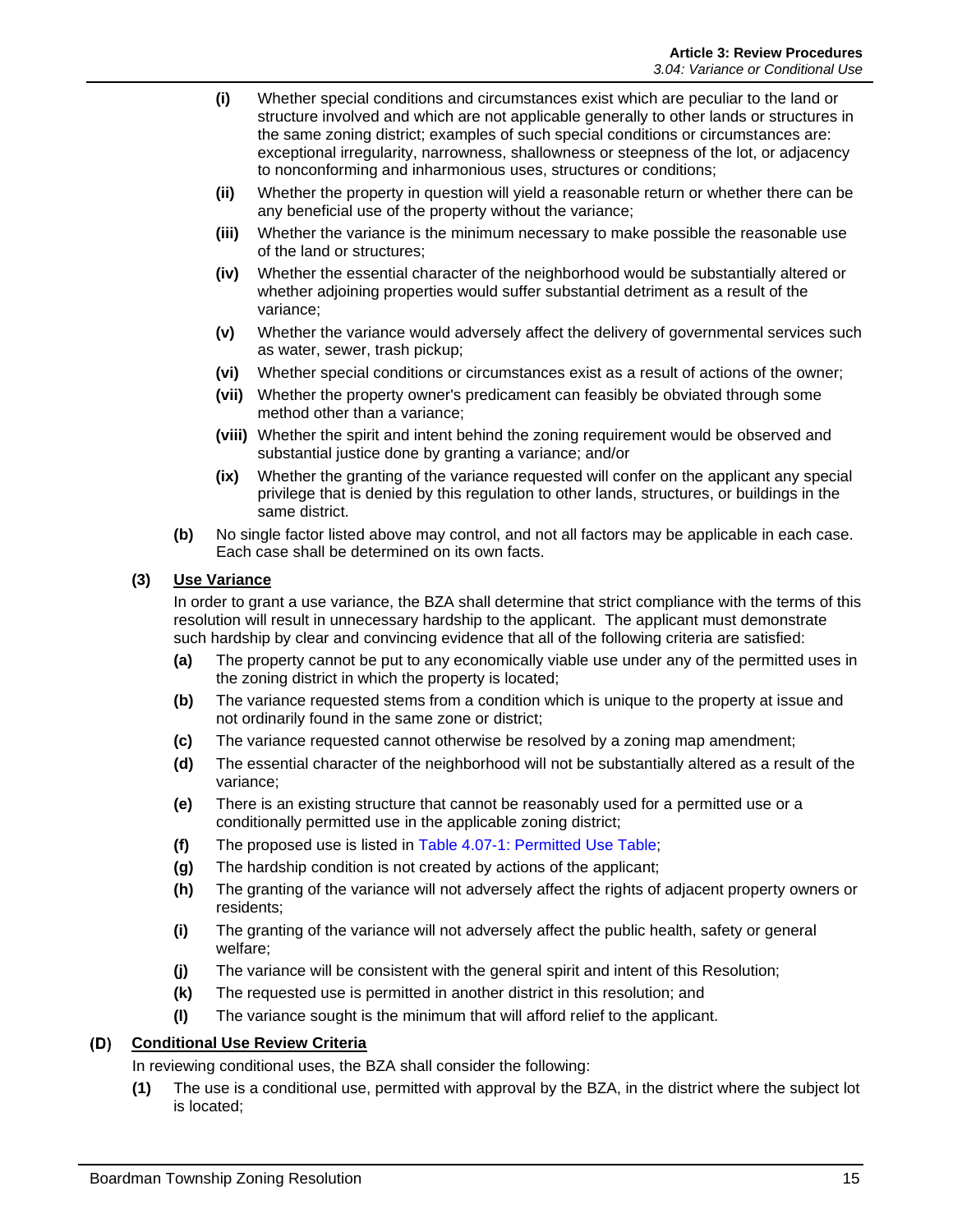- **(2)** The use is in accordance with the objectives of the Boardman Township Comprehensive Plan and zoning resolution; and
- **(3)** The conditional use will not substantially and/or permanently injure the appropriate use of neighboring properties and will serve the public convenience and welfare.
- **(4)** The BZA shall also consider the following as applicable to the subject application:
	- **(a)** The proposed conditional use shall be designed, constructed, operated and maintained to be compatible with uses on surrounding properties. The site design shall minimize the impact of site activity on surrounding properties. In determining whether this requirement has been met, consideration shall be given to:
		- **(i)** The location and screening of vehicular circulation and parking areas in relation to surrounding development;
		- **(ii)** The location and screening of outdoor storage, outdoor activity or work areas, and mechanical equipment in relation to surrounding development:
		- **(iii)** The hours of operation of the proposed use. Approval of a conditional use may be conditioned upon operation within specified hours considered appropriate to ensure minimal impact on surrounding uses; and
		- **(iv)** The bulk, placement, and materials of construction of the proposed use in relation to surrounding uses.
	- **(b)** The proposed conditional use shall not exceed the capacity of existing and available public services, including but not necessarily limited to utilities, public roads, police and fire protection services unless the project proposal contains an acceptable plan for providing necessary services or evidence that such services will be available by the time the conditional use is completed.
	- **(c)** The location of the proposed conditional use shall minimize the impact of traffic generated. In determining whether this requirement has been met, consideration shall be given to the following:
		- **(i)** Recommendations of a traffic impact study, if required by Mahoning County or the Ohio Department of Transportation;
		- **(ii)** Proximity and access to major thoroughfares;
		- **(iii)** Estimated traffic generated by the proposed use;
		- **(iv)** Proximity and relation to intersections;
		- **(v)** Adequacy of driver sight distances;
		- **(vi)** Location of and access to off-street parking;
		- **(vii)** Required vehicular turning movements; and
		- **(viii)** Provision of pedestrian traffic.
	- **(d)** The proposed conditional use shall not involve any activities, processes, materials, equipment, or conditions of operation, and shall not be located or designed in a manner that is detrimental to public health, safety, and welfare. In determining whether this requirement has been met, consideration shall be given to the production of traffic, noise, vibration, smoke, fumes, odors, dust, glare, and light.
	- **(e)** The location of the proposed conditional use shall not result in a small residential area being substantially surrounded by nonresidential development, and further, the location of the proposed conditional use shall not result in a small nonresidential area being substantially surrounded by incompatible uses.

#### **Expiration and Effect of Approval**

- **(1)** Upon approval, a conditional use or variance shall be deemed a conforming use permitted in the applicable zoning district, subject to any conditions imposed and final approval of the application. Such approval shall affect only the lot or portion thereof on which the proposed use is located.
- **(2)** Conditional use and variance approvals shall run with the land and shall not expire or be voided if there is a change in ownership.
- **(3)** A conditional use or variance approval shall be voided if the applicant has not received approved zoning certificates within 12 months of the date the BZA approved such conditional use or variance.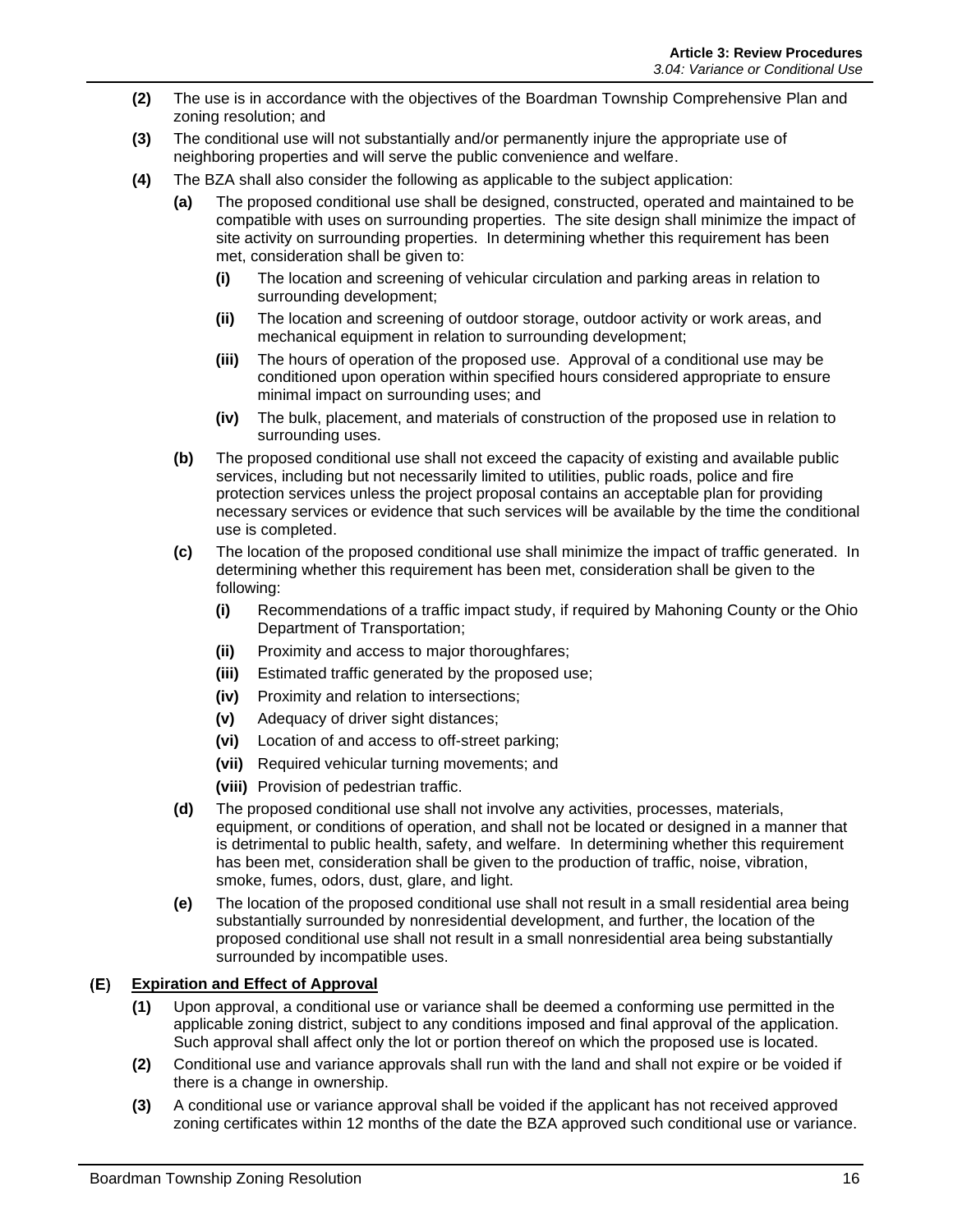- **(4)** A conditional use approval shall expire if the allowed conditional use is discontinued for a period of more than six months.
- **(5)** Upon expiration of a variance or conditional use approval, a new variance or conditional use application, including all applicable fees, shall be required.

#### **Revocation of Approvals**

Approval of a conditional use or variance may be revoked by the BZA if construction is not in conformance with the approved plans. In such a case, the Zoning Inspector shall ask that the conditional use or variance be placed on the agenda of the BZA. Written notice shall be provided to the applicant at least 10 days prior to the meeting at which the case will be considered. The applicant shall be given the opportunity to present information and to answer questions. The BZA, as appropriate, may revoke approval if it finds that a violation exists and has not been remedied prior to the notice.

# **SITE PLAN REVIEW**

### **Purpose**

The purpose of the site plan review procedure is to provide an opportunity for staff level and board level review of proposed site plans prior to zoning certificate approvals. For the purposes of this resolution, site plan review shall be undertaken administratively with township staff, including the Zoning Inspector, and the chairperson of the Architectural Review Board without a full review of the Architectural Review Board unless the initial administrative review determines a failure to comply with the standards and guidelines of this resolution or if a variance application is required, in which case the full Architectural Review Board shall convene in accordance with this section.

### <span id="page-8-1"></span>**Applicability**

- **(1)** Unless specifically exempted in Section [3.05\(B\)\(5\),](#page-8-0) no construction, exterior alteration, expansion of floor area, relocation, change in occupancy, or change in use shall be permitted without the review and approval of a site plan pursuant to this section.
- **(2)** Site plan review shall be required for all variance and conditional use applications.
- **(3)** A change in use shall be construed in accordance with the Ohio Basic Building Code where such changes in use would exceed 30 percent of the original use.
- **(4)** Site plan review shall also be required for the resumption of any use greater than 30 percent of total building square footage that has been vacant for more than six months, or for the expansion of any existing use. "Expansion" shall include a floor space increase of 25 percent or more within any 10 year period, or the introduction of new materials and/or processes not previously associated with the existing use when, in the opinion of the Zoning Inspector, the introduction of new materials and/or processes warrants the review of a revised site plan based upon the impact of said new materials and/or processes on the existing site and surrounding or adjacent properties.

#### <span id="page-8-0"></span>**(5) Exemptions**

The following shall be exempted from site plan review:

- **(a)** The construction or enlargement of single-family dwellings and two-family dwellings, or any accessory uses related to such dwellings, even when a variance is required for such uses;
- **(b)** The construction or enlargement of any multi-family dwellings with six or fewer units in a single structure, or any accessory uses related to such dwellings, even when a variance is required for such uses;
- **(c)** The construction or alteration of any building used exclusively for agricultural uses as defined by the ORC;
- **(d)** Temporary uses as allowed in Section 6.02: Temporary Uses and Structures; and
- **(e)** Construction or alteration of buildings or structure that do not exceed 200 square feet of floor area after construction.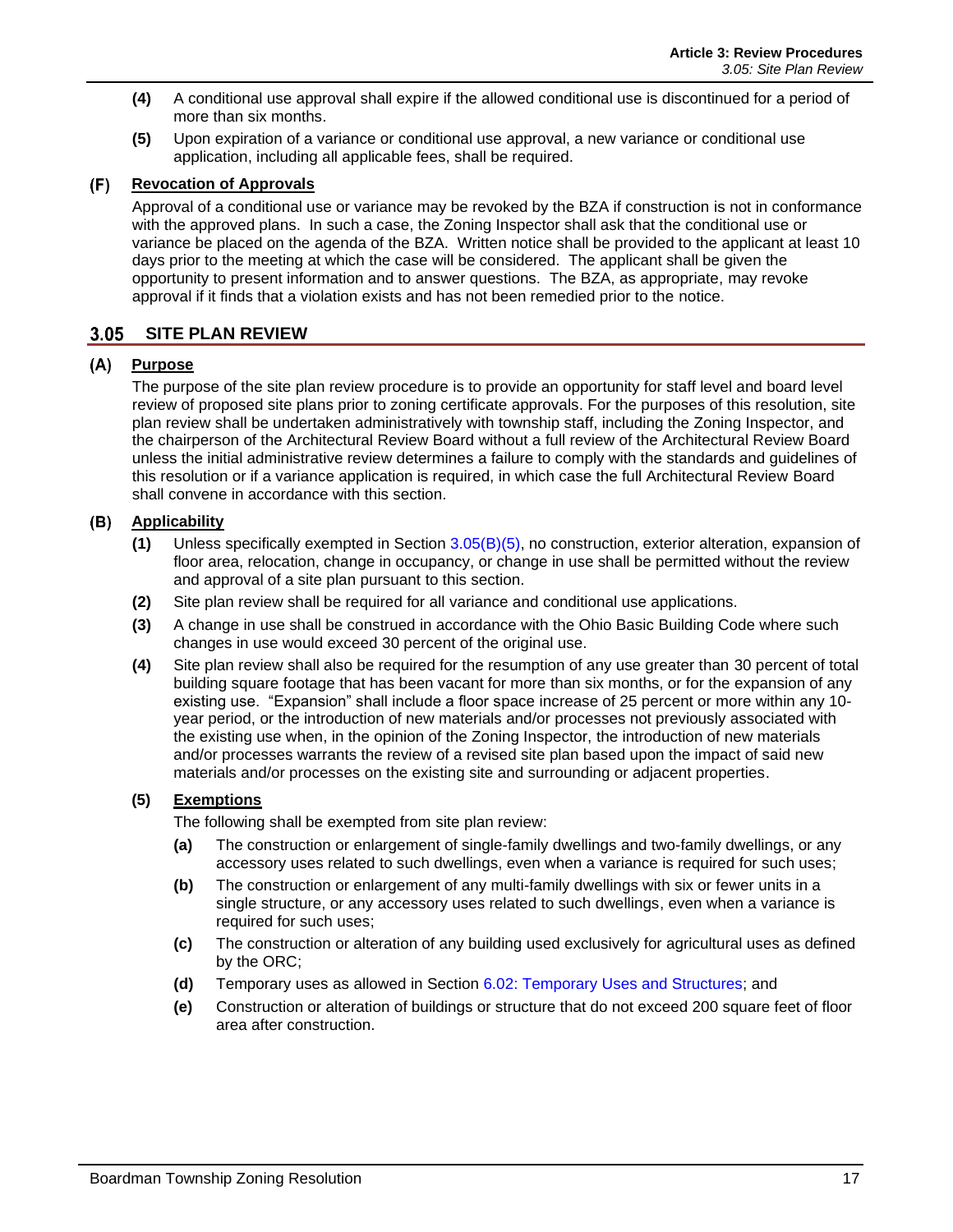#### **Review Procedure**

#### **(1) Step 1 – Pre-application Conference (Optional)**

- **(a)** An applicant may request to meet with the Zoning Inspector and/or Architectural Review Board to discuss the initial concepts of the site plan and general compliance with applicable provisions of this zoning resolution prior to the submission of the application.
- **(b)** Discussions that occur during a pre-application conference or any preliminary meeting with the Zoning Inspector and/or Architectural Review Board, or any representative of the township, are not binding on the township and do not constitute official assurances or representations by Boardman Township or its officials regarding any aspects of the plan or application discussed.

#### **(2) Step 2 – Application**

The applicant shall submit an application for a site plan review prior to submitting for a building permit from Mahoning County. The Zoning Inspector shall acknowledge receipt of these plans by endorsing them with his/her signature and the date of receipt.

#### <span id="page-9-1"></span>**(3) Step 3 – Administrative Review**

- **(a)** After determining that the application is complete, the Zoning Inspector shall transmit copies of the proposed site plan to the Chairperson of the Architectural Review Board, Police Chief, Fire Chief, Road Superintendent, and Township Administrator for review and comment. The recipients of the plan have 10 working days to respond to the Zoning Inspector concerning the following:
	- **(i)** Whether the site plan should be approved based upon a determination that the proposed plan or project complies with the applicable standards set forth in this resolution;
	- **(ii)** Whether the site plan should be denied based upon a determination that the proposed site plan or project does not comply with the applicable standards set forth in this resolution;
	- **(iii)** Whether the site plan or project should be approved subject to any conditions, modifications, or restrictions as noted by the respective recipient of the plan, or conditions, modifications or restrictions as required by the Zoning Inspector that will assure that the project meets the applicable standards set forth in this resolution; or
	- **(iv)** Whether the proposed site plan should be placed on the Architectural Review Board's next agenda for a full review and recommendation in accordance with Section  $3.05(C)(4)$ , below, due to the fact that the application:
		- **A.** Involves a proposed conditional use;
		- **B.** Involves a proposed development subject to a variance application that the Zoning Inspector determines to be substantial based on the number of variances and/or the significance of the variance request compared to surrounding development;
		- **C.** Involves a significantly large development or redevelopment project that justifies a review by the full board; and/or
		- **D.** Where the administrative review of the site plan review application results in disagreement on compliance with standards of this resolution.
- **(b)** The Zoning Inspector shall take all of the recommendations from the recipients and make a final decision to forward the application to the full Architectural Review Board or shall have the authority to approve, approve with conditions, or deny the site plan review application.
- <span id="page-9-0"></span>**(4) Step 4 – Review and Recommendations by the Full Architectural Review Board, If Applicable**
	- **(a)** Where the Zoning Inspector decides to forward the application to the full Architectural Review Board, the application shall be forwarded to the full Architectural Review Board for their next regularly scheduled meeting or a special meeting.
	- **(b)** The Architectural Review Board shall have the authority to:
		- **(i)** Review the proposed site plan and provide comment regarding the intent and application of the applicable standards of this resolution;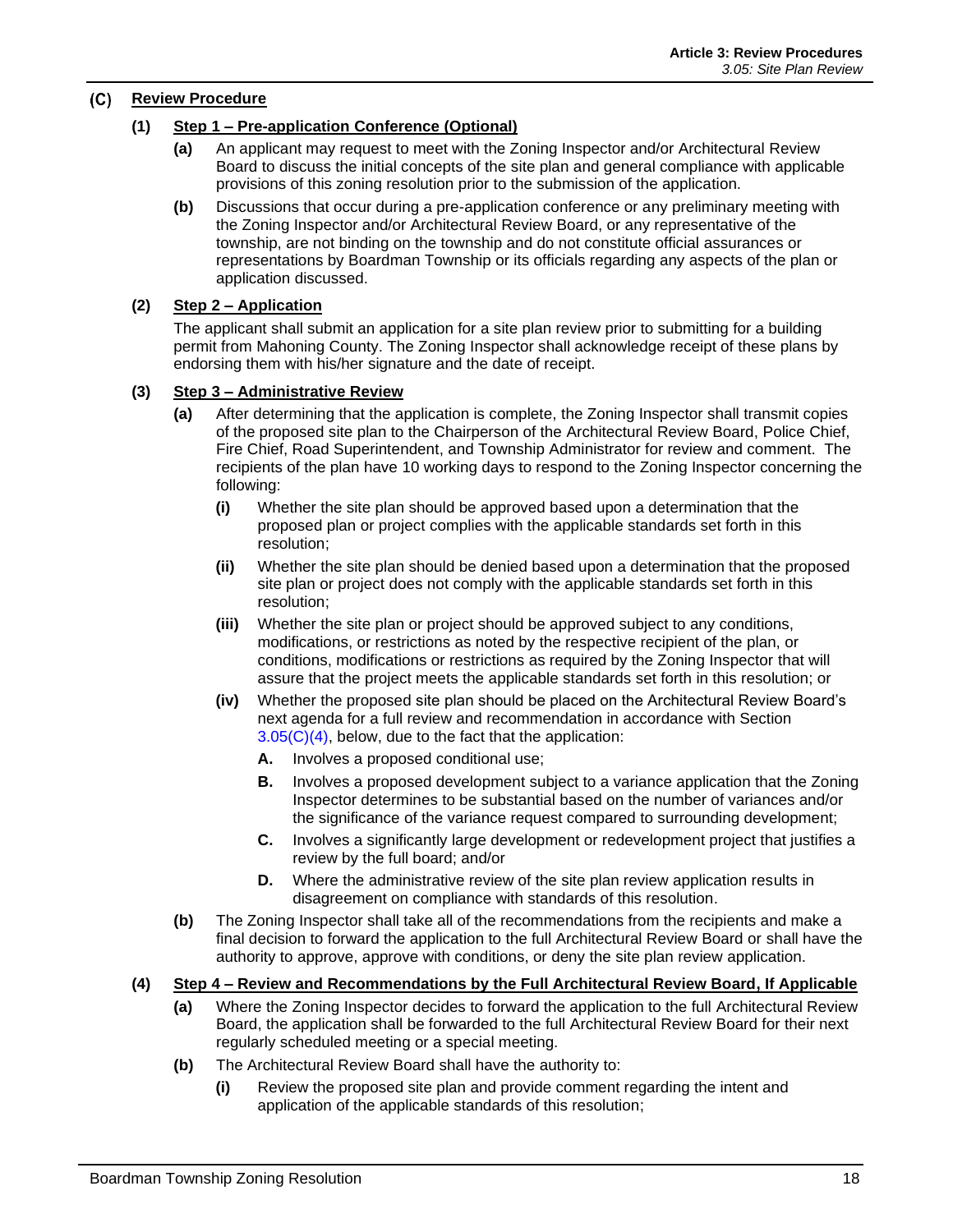- **(ii)** Make suggestions for improvements or modifications regarding compliance with the applicable standards of this resolution;
- **(iii)** Make suggestions and written recommendations to applicants for eliminating the need for variances to this resolution;
- **(iv)** Make written recommendations to applicants regarding the final acceptance of the proposed or revised site plans or projects which are presented to the BZA regarding the approval and/or denial of requests and/or applications for variances or conditional uses to this or any other article of this resolution.
- **(c)** The Chairperson of the Architectural Review Board shall report all findings, suggestions and/or written recommendations of the Architectural Review Board, in writing, to the Zoning Inspector and applicant. The Zoning Inspector shall provide a copy of such findings to the BZA prior to the BZA's review of the subject application.
- **(d)** If all necessary variance requests or conditional use is approved, the site plan application shall be considered approved with all applicable conditions as decided on by the BZA. The applicant shall be required to revise any site plan documents to reflect the approved variances and related conditions and submit the revised plans for administrative review in accordance with Section  $3.05(C)(3)$ , above.

### **Review Criteria**

All applications for a site plan review shall demonstrate conformity with the provisions of this zoning resolution.

### **Effect of Decision or Recommendation**

- **(1)** If the site plan review application is approved, then the applicant shall be required to submit applications for zoning certificate approval.
- **(2)** If the site plan review application is approved with conditions, the applicant shall be required to revise the site plan documents to reflect compliance with any conditions and submit the revised documents to the Zoning Inspector prior to applying for a zoning certificate.
- **(3)** If the site plan review application is denied, the applicant shall have the opportunity to appeal the decision as established in Section [3.07: Appeals.](#page-12-0)

#### $(F)$ **Expiration**

Approved site plan applications shall be subject to the same standards of expiration as zoning certificates in Section [3.06\(D\).](#page-11-0)

# **3.06 ZONING CERTIFICATE**

#### **Applicability**

- **(1)** A zoning certificate shall be required for any of the following:
	- **(a)** New construction or structural alteration (excluding interior-only alterations) of any building or structure, including, but not limited to, accessory structures, signs, fences, walls, or other structures, unless otherwise exempted in this resolution;
	- **(b)** Establishment of a temporary use or structure that requires a certificate in Section 6.02: Temporary Uses and Structures;
	- **(c)** Occupancy and use of vacant land, excluding any exempted lands or uses in Section 1.07(D);
	- **(d)** Any change in use in an existing building (not applicable to a change in tenancy when the use remains the same); or
	- **(e)** Any change in the use of a nonconforming use.
- **(2)** The Zoning Inspector shall have the authority to develop separate application forms and permits for special purposes that are reviewed in the same manner as the zoning certificate. These special permits may include, but are not limited to, occupancy permits, sign permits, temporary use permits, fence permits, etc. For the purposes of this resolution, such permits shall be considered a zoning certificate.
- **(3)** Where a site plan review is required in Section [3.05\(B\),](#page-8-1) such site plan review approvals shall be considered an approval of the applicable zoning certificates under this section.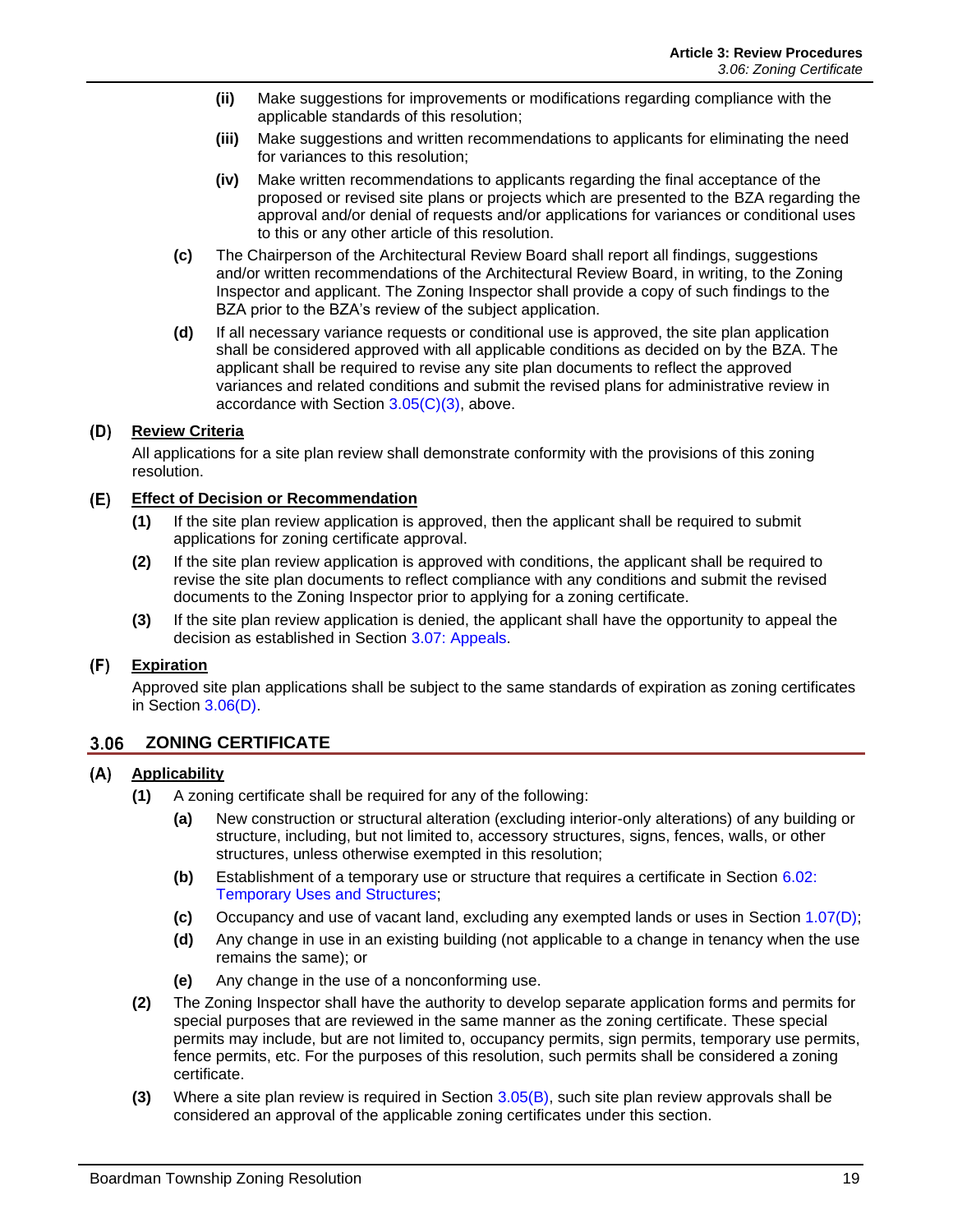#### **Review Procedure**

### **(1) Step 1 – Application**

The applicant shall submit an application for a zoning certificate for review and approval prior to submitting for a building permit from Mahoning County.

#### **(2) Step 2 – Review by the Zoning Inspector**

The Zoning Inspector shall review the application for conformance with the provisions of this zoning resolution.

#### **(3) Step 3 – Decision**

- **(a)** Within 10 business days after an application (Step 1) is determined to be complete, the Zoning Inspector shall either approve and issue the zoning certificate or deny the application and state in writing the reasons for the action taken. Such statement of denial shall include, but not be limited to, a list of regulations that would be violated by the proposed use, and shall transmit one copy thereof to the applicant along with one copy of the plot plan, signed, dated, and noted as denied.
- **(b)** Prior to a denial, the Zoning Inspector may provide comments to the applicant on the reasons for the potential denial and may provide the applicant with up to 30 days to revise the submitted plans to demonstrate compliance with the standards of this resolution.
- **(c)** In conducting the review of the application, the Zoning Inspector may consult with any department, agency, public body, official, company, or individual necessary to determine whether the application complies with the regulations of this resolution.
- **(d)** Upon approval, the Zoning Inspector shall give to the applicant one signed copy of the zoning certificate and maintain the second copy of the permit for township records.

#### **Review Criteria**

All applications for a zoning certificate shall demonstrate conformity with the provisions of this zoning resolution.

#### <span id="page-11-0"></span>**Expiration**

- **(1)** Zoning certificates shall expire within one year of the date of issuance of a zoning certificate and within this period of time, construction shall have been completed on all exterior walls, roofs, doors, and windows of all buildings. The Zoning Inspector may authorize an extension of up to six months if just cause is shown.
- **(2)** Once construction has begun, all construction must be completed within two years. For large projects, the applicant may submit a phased construction schedule for approval by the Zoning Inspector if just cause can be shown for an extended construction schedule.
- **(3)** Upon expiration of a zoning certificate, a new zoning certificate application, including all applicable fees, shall be required before construction can recommence.

#### **Revocation of a Zoning Certificate** (E)

- **(1)** The Zoning Inspector shall hereby have the authority to revoke an approved zoning certificate if the information submitted as part of the application is found to be erroneous or fraudulent after the certificate has been issued.
- **(2)** The Zoning Inspector may also revoke a zoning certificate if the applicant has not conformed with all applicable federal, state, county, and township regulations, resolutions, and rules including, but not limited to, the Ohio Administrative Code, the Ohio Revised Code, State of Ohio departments and agencies, the Mahoning County Planning Commission, Mahoning County Public Health, Mahoning County Engineer, the Mahoning Soil and Water Conservation District, and the applicable water and sewer districts/agencies.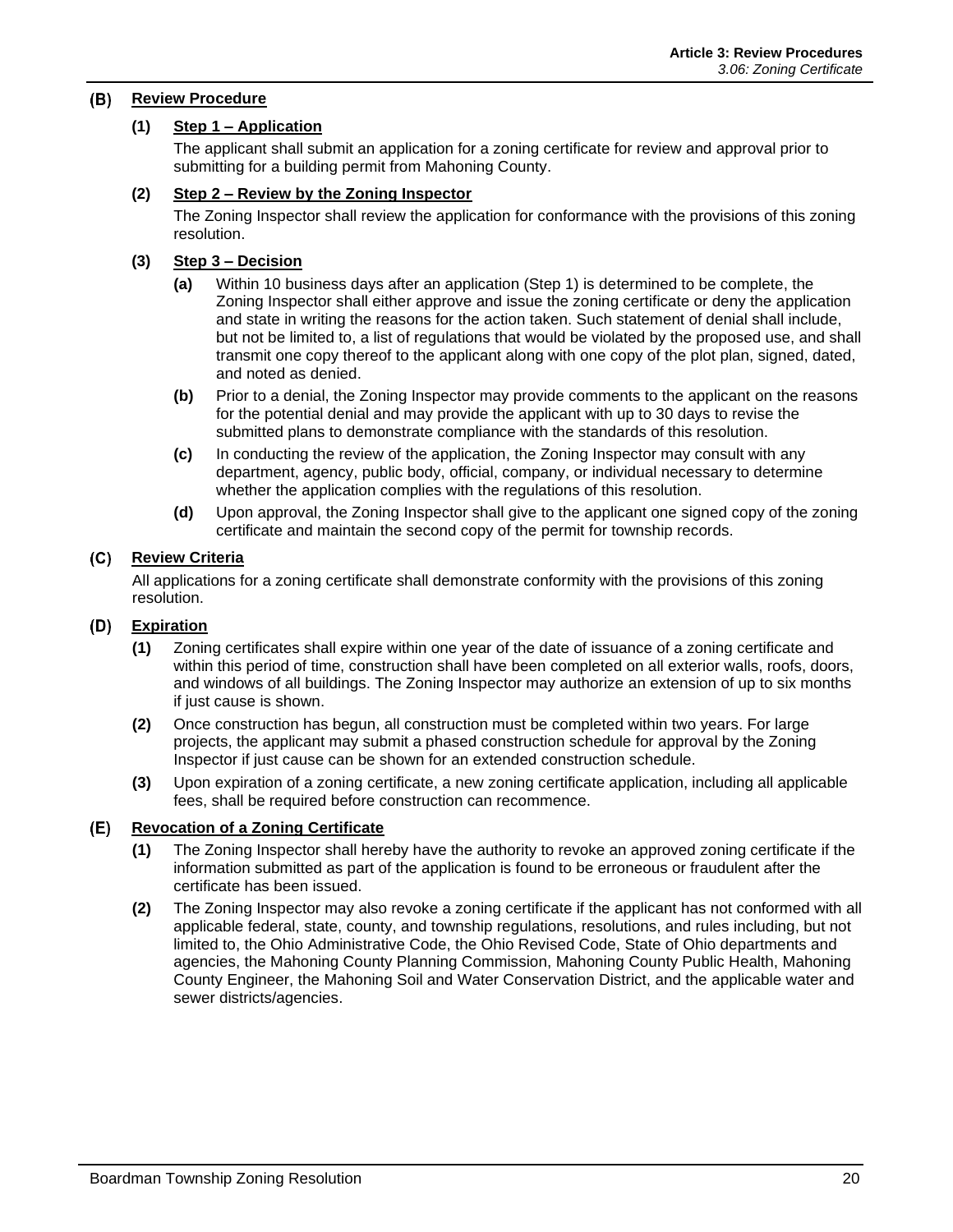#### <span id="page-12-0"></span> $3.07$ **APPEALS**

#### **Appeal Applicability**

An appeal to the BZA may be taken by the applicant or any person affected or aggrieved by a decision of the Zoning Inspector or administrative official in the enforcement of this zoning resolution. Such appeal shall be taken within 20 days after receipt of notification of the decision, by filing with the Zoning Inspector and with the BZA, a notice of appeal specifying the grounds thereof including applicable sections of the Boardman Township Zoning Resolution.

### **Stay**

An appeal to the BZA shall stay all proceedings in furtherance of the appealed action, unless the Zoning Inspector certifies to the BZA, that by reason of the facts stated in the appeal, a stay would cause imminent peril to life or property, in which case proceedings shall not be stayed other than by an injunction granted by the Court of Common Pleas.

#### **Review Procedure**  $(C)$

The review procedure for an appeal shall be as follows:

#### **(1) Step 1 – Filing of Appeal**

- **(a)** Upon the filing of an appeal, the Zoning Inspector shall transmit to the BZA all the documents and other evidence constituting the record.
- **(b)** The filing of an appeal shall stay all proceedings unless the Zoning Inspector or any affected person certifies to the BZA that, by reason of facts pertaining to the matter in question, a stay, in their opinion, would cause imminent peril to life or property. When such certification is made, proceedings shall not be stayed except by order granted by the BZA.
- **(c)** All appeals shall be submitted with the required fees, if applicable, as established in the Boardman Township fee schedule.

#### **(2) Step 2 – Public Hearing with the Board of Zoning Appeals**

- **(a)** Upon the filing of an appeal (Step 1), the BZA shall fix a reasonable time for the public hearing on the appeal, give notice in writing at least ten days prior to the hearing to the parties of interest, and give notice of such public hearing by one publication in one or more newspapers of general circulation in the county at least ten days before the date of such hearing.
- **(b)** Written notice of the public hearing shall be mailed to any party of interest including each owner of property, as shown on the county auditor's current tax list, whose land is contiguous to or directly across a street or roadway from the property that is the subject of the application. Such notice shall be given a minimum of 10 days prior to the date of the public hearing.
- **(c)** The township shall also give notice of such public hearing by publishing a legal notice in one or more newspapers of general circulation in the county at least 10 days before the date of such hearing.
- **(d)** Upon the day for hearing any appeal, the BZA may adjourn the hearing in order to obtain additional information or to cause further notice, as it deems proper, to facilitate the discussion and decision on said appeal. In the case of an adjourned hearing, persons previously notified and persons already heard need not be notified of the time of resumption of said hearing unless the BZA so decides.
- **(e)** At the hearing, any person may appear in-person or by an attorney.

#### **(3) Step 3 – Decision**

- **(a)** Within 30 days after the hearing concludes (Step 2), the BZA shall decide on the appeal.
- **(b)** A decision of the BZA shall not become final until the expiration of 30 days from the date of such decision unless the BZA shall find the immediate taking effect of such decision is necessary for the preservation of property or personal rights and shall so certify on the record.